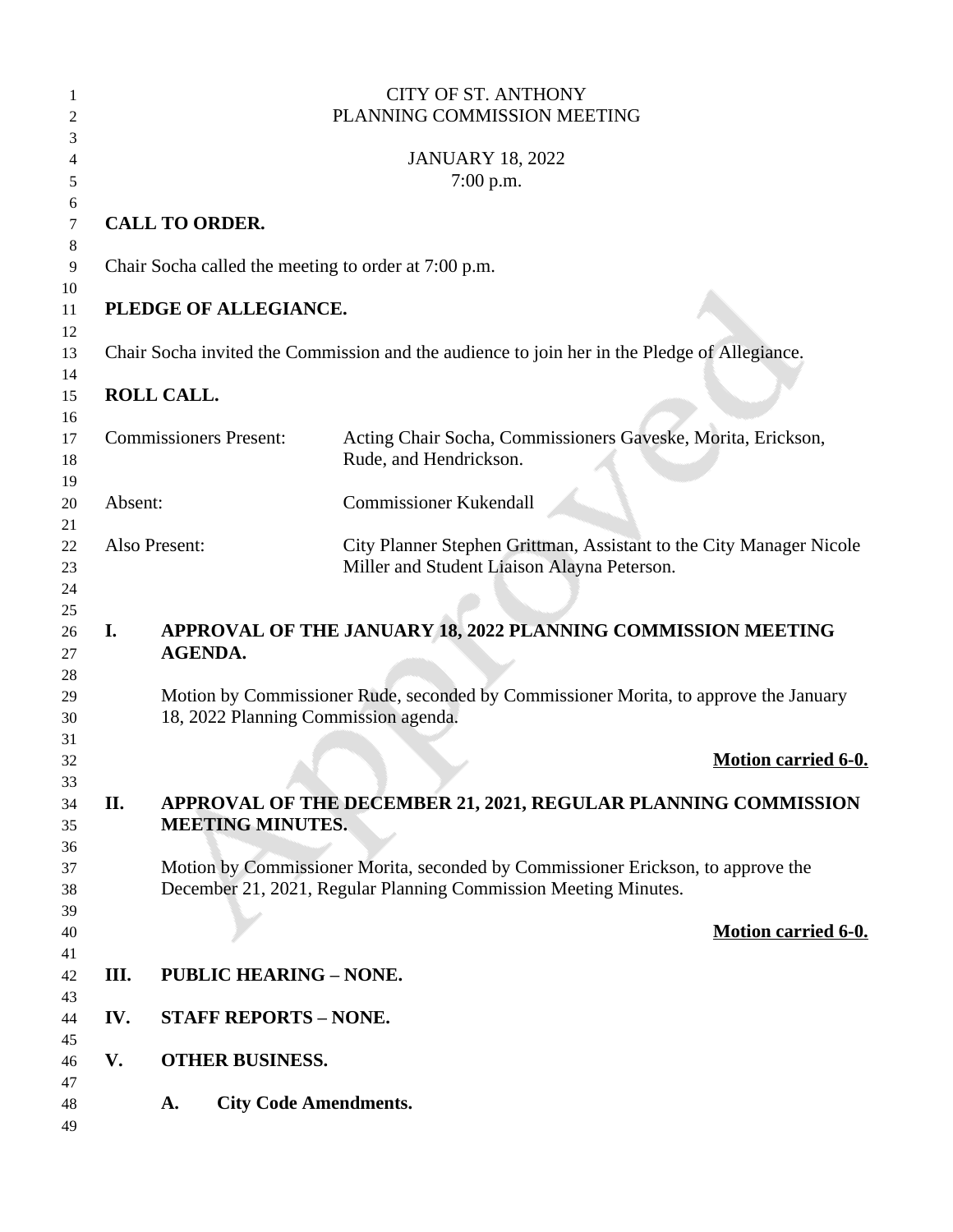| $\mathbf{1}$   | Chair Socha opened the public hearing at 7:05 p.m.                                                                                                                              |
|----------------|---------------------------------------------------------------------------------------------------------------------------------------------------------------------------------|
| $\overline{c}$ |                                                                                                                                                                                 |
| 3              | City Planner Grittman provided a review of the City Code Amendments project. He stated                                                                                          |
| 4              | these items (for general code updates and the swimming pool and dumpster language sections                                                                                      |
| 5              | were introduced for discussion at the December 21, 2021 Planning Commission meeting.                                                                                            |
| 6              | Commissioner Rude indicated hat he had a number of comments for consideration and the                                                                                           |
| 7              | Commission tabled action to allow those comments to be addressed in a follow-up draft for                                                                                       |
| 8              | review at this evenings Planning Commission meeting.                                                                                                                            |
| 9              |                                                                                                                                                                                 |
| 10             | Those comments are addressed in the updated version provided for Commission review. This<br>updated version primarily focuses on the swimming pool and dumpster portions of the |
| 11             | proposed ordinance. The newer text was highlighted in red bold to distinguish it from the                                                                                       |
| 12<br>13       | prior existing and proposed text so Commissioners are able to see the updated changes. Staff                                                                                    |
| 14             | appreciates the additional review, and believes that the update will result in a more readable                                                                                  |
| 15             | and usable ordinance, the goal of making these changes in the first place.                                                                                                      |
| 16             |                                                                                                                                                                                 |
| 17             | Mr. Grittman noted one change suggested by Commissioner Rude was not included in the                                                                                            |
| 18             | proposed text, but was highlighted as something for consideration. This relates to Flexible                                                                                     |
| 19             | Dumpsters in Paragraph 6 of Section 9 on the last page of the ordinance draft. The comment                                                                                      |
| 20             | relates to the duration of these smaller dumpsters and a more restrictive time allowance as                                                                                     |
| 21             | compared to the larger solid dumpsters.                                                                                                                                         |
| 22             |                                                                                                                                                                                 |
| 23             | The purpose of the proposed language is based on the Code Enforcement Official's concerns                                                                                       |
| 24             | that once these flexible dumpsters fill up, they should be removed as their nature often results                                                                                |
| 25             | in an inability to contain the refuse, and that they collect water that can create a problem when                                                                               |
| 26             | it leaches out, among other issues. The Code Enforcement Official suggested that in his                                                                                         |
| 27             | experience, he has not seen similar problems for the hard-sided structures.                                                                                                     |
| 28             |                                                                                                                                                                                 |
| 29             | The larger dumpsters often accompany more extensive projects that are subject to other                                                                                          |
| 30             | permitting, while this is less common for the flexible dumpsters. While this is not an exact                                                                                    |
| 31             | relationship, it is not uncommon that the larger dumpsters take longer to fill. The smaller                                                                                     |
| 32             | flexible dumpsters fill more quickly, and then more often become problems.                                                                                                      |
| 33             |                                                                                                                                                                                 |
| 34             | Mr. Grittman continued with a review of the City Code Amendments for Swimming Polls and                                                                                         |
| 35             | Refuse/Recycling. Planning Staff and the City Building Official has conducted a review of                                                                                       |
| 36             | City Code provisions related to the City's swimming pool and refuse/recycling requirements.                                                                                     |
| 37             | A number of changes have been suggested. Mr. Grittman provided a summary of various                                                                                             |
| 38             | changes which are suggested. If found to be acceptable as written, or acceptable with                                                                                           |
| 39             | modifications, the changes will be provided in a formal amendment format and a public                                                                                           |
| 40             | hearing will be scheduled to provide an opportunity for public input.                                                                                                           |
| 41             |                                                                                                                                                                                 |
| 42             | Mr. Grittman noted there was an additional correction in Code Section 33-044 the correction                                                                                     |
| 43             | of a typo "criteria's" should be "criteria". On Section 9603 pavement should not include                                                                                        |
| 44             | aggregate or gravel.                                                                                                                                                            |
| 45             | Mr. Grittman provided the suggested changes in detail for:                                                                                                                      |
| 46             |                                                                                                                                                                                 |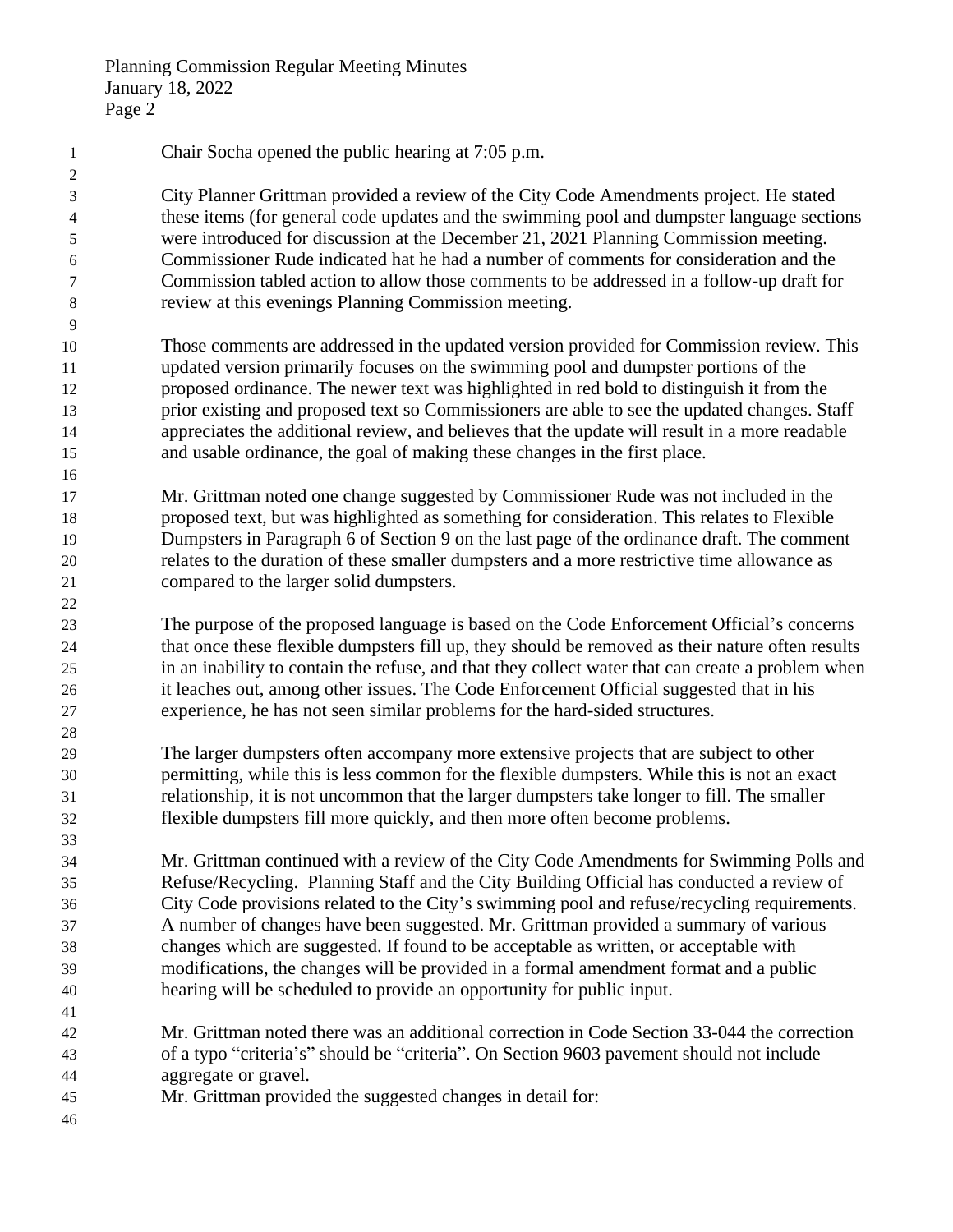| $\mathbf{1}$   | <b>Swimming Pools</b> - Section 150.051 (Buildings, Housing and Construction – Swimming Pools                                                                                         |
|----------------|---------------------------------------------------------------------------------------------------------------------------------------------------------------------------------------|
| $\overline{c}$ | - Building Permits Required). 150.051 Permit Requirements, 150.052 Location                                                                                                           |
| 3              | Requirements, 150-053 Safety Requirements, 150.054 Lighting Requirements, 150.055 Noise,                                                                                              |
| $\overline{4}$ | 150.056 Inspections, 150.057 Existing Swimming Pools, 150.058 Discharge of Pool Water.                                                                                                |
| 5              |                                                                                                                                                                                       |
| 6              | <b>Refuse and Recyclables - Section 111.197 (Licenses, Permits and the Like – Licensing of</b>                                                                                        |
| 7              | Multiple Dwellings). Titles for Sections 11.215 through 11.219. Section 111.215 (Haulers of                                                                                           |
| 8              | Rubbish and Yard Waste – Definitions). Section 150.088 (Building, Housing and                                                                                                         |
| 9              | Construction – Definitions).                                                                                                                                                          |
| 10<br>11       | Section 111.197 Rubbish Disposal, Section 150.088 (Building, Housing and Construction –                                                                                               |
| 12             | Rental Dwelling Definitions.                                                                                                                                                          |
| 13             |                                                                                                                                                                                       |
| 14             | Section 150.088C (Building, Housing and Construction – Responsibilities of Occupant or                                                                                                |
| 15             | Renter).                                                                                                                                                                              |
| 16             |                                                                                                                                                                                       |
| 17             | Section 150.090 (Building, Housing and Construction – Refuse and Recyclables).                                                                                                        |
| 18             |                                                                                                                                                                                       |
| 19             | Section 150.094I is deleted.                                                                                                                                                          |
| 20             |                                                                                                                                                                                       |
| 21             | Section 150.094J (Building, Housing and Construction) Refuse and Recyclables).                                                                                                        |
| 22             |                                                                                                                                                                                       |
| 23             | Section 153.04 (Stormwater Management – Definitions).                                                                                                                                 |
| 24             |                                                                                                                                                                                       |
| 25             | Section 153.08C (Stormwater Management – Approval Standards).                                                                                                                         |
| 26             |                                                                                                                                                                                       |
| 27             | Commissioner Rude had expressed concern about the flexible dumpsters that tend to sit after                                                                                           |
| 28             | filled.                                                                                                                                                                               |
| 29             |                                                                                                                                                                                       |
| 30             | There were no residents in the council chambers or online requesting to speak.                                                                                                        |
| 31             |                                                                                                                                                                                       |
| 32             | Commissioner Rude stated some neighbors had the flexible bags which sat in front of their                                                                                             |
| 33             | garage for a long time. He would rather see those types of bags rather than the hard sided                                                                                            |
| 34             | larger dumpsters. If someone only needs 5 yard dumpsters why should they have a 9 yard                                                                                                |
| 35             | dumpster. They should be allowed the same time to be removed as the hard sided dumpsters.                                                                                             |
| 36             | Commissioner Rude also stated it would read better to be 120 days in a 12 month period. Mr.                                                                                           |
| 37<br>38       | Grittman stated there was a discussion with the Code Committee and they decided on 120<br>days in a calendar year which would be easier to track. Commissioner Rude stated as long as |
| 39             | they have a permit the dumpster is fine. Chair Socha stated she would not like to see anything                                                                                        |
| 40             | longer than 30 days. She does not care for language that gives too much discretion. She would                                                                                         |
| 41             | prefer the 14-30 day range. Commissioner Erickson stated at first glance the 14 days does                                                                                             |
| 42             | seem a little restrictive and 30 days may be a more reasonable time frame. Commissioner                                                                                               |
| 43             | Morita thanked Commissioner Rude for his thorough review of the documents. Commissioner                                                                                               |
| 44             | Morita likes the 14-30 day timeframe also. Mr. Grittman summarized going to 30 days rather                                                                                            |
| 45             | than 14 and deleting the language about it being removed a week after being filled.                                                                                                   |
| 46             | Commissioner Rude stated the week was more of an incentive but could not be enforced.                                                                                                 |
|                |                                                                                                                                                                                       |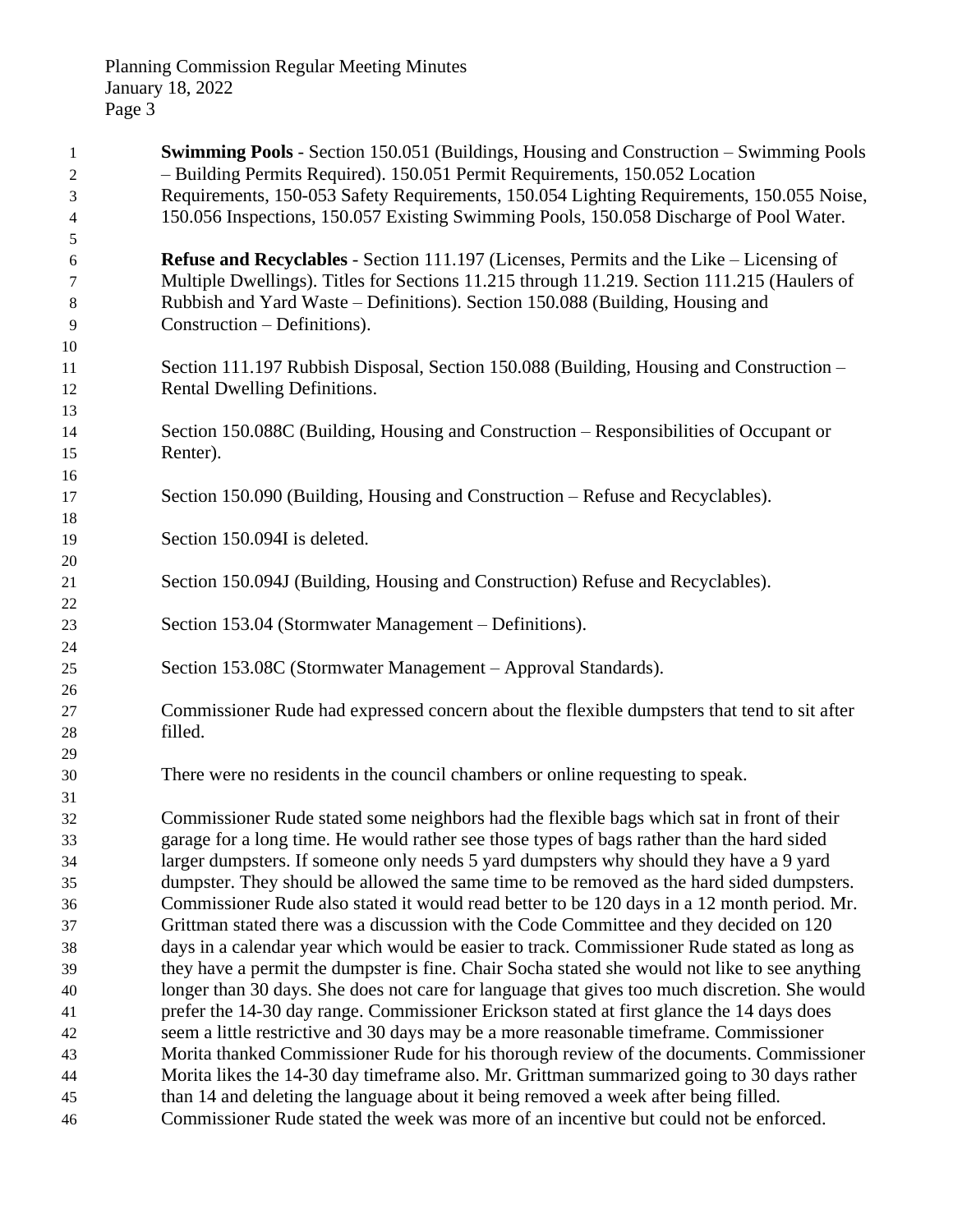Commissioner Rude asked if there is language of where the dumpster can be placed. Mr. Grittman explained the code regarding it being placed on private property. The Code Enforcement Officer is in the community every day and he will know within a few days when the dumpster is delivered and the tracking of the 30 days should be easy to track.

 Motion by Commissioner Gaveske, seconded by Commissioner Morita, to revise the language in Section 9J – 6 to 30 days for flexible dumpsters and removing the second part about removing one week after container is full to capacity.

#### **Motion carried 6-0.**

 Commissioner Rude stated he had an issue with Section 150.052 – Location Requirements for swimming pools and hot tubs distance from a power pole it must be measured to the ground and then 10 feet away. This may be difficult if there is a retaining wall or fence. It should be measured down from the pole and 10 feet away. Should the accessories in the pool be included in the measurement or is it the edge of the water for the setback. Chair Socha referred the Commission to page three and asked Staff what would be considered the edge of the water. Mr. Grittman stated the measurement would be to the water edge. Beyond that would be the patio that would have its own setback requirements. Chair Socha asked what the setback would be for a patio and Mr. Grittman responded it would be five feet. Chair Socha asked what the setback would be for a deck and Mr. Grittman responded it would be the same five feet. Any building would be ten feet setback. Ms. Miller noted any building less than 200 sf can be five feet from the property line. Mr. Grittman stated the new accessory building language was revised in 2021. The measurement requirement is defined as horizontal measurement in the ordinance.

 Commissioner Rude questioned the word "uncontrollable" in Section 150.053 in the first sentence. He feels it would read better if it was "uncontrolled". The Planning Commissioners agreed. Mr. Grittman described the definition of front yard which is anything in the front of the house from the street to the house (Section 152.008 – Definitions page 448).

 Chair Socha referred to page 6 referring to curbside organic recycling. She did not know if organic recycling would be considered rubbish or recycling and how often it would need to be taken out. Mr. Grittman stated he is not sure how to respond. If the City does move toward organic collection they will create a schedule for that and a new definition would be added along with timing at that time. Commissioner Rude asked about yard waste which is not addressed. Mr. Grittman will research and report back to the Commission. Mr. Grittman stated if the Commission is comfortable enough with sending this through to Council for adoption it can be done this evening.

Chair Socha closed the public hearing at 7:47 p.m.

 Motion by Commissioner Morita, seconded by Commissioner Erickson, to recommend the City Council adopt the revised Zoning Code (Section 150.090) with changes as suggested to Staff.

**Motion carried 6-0.**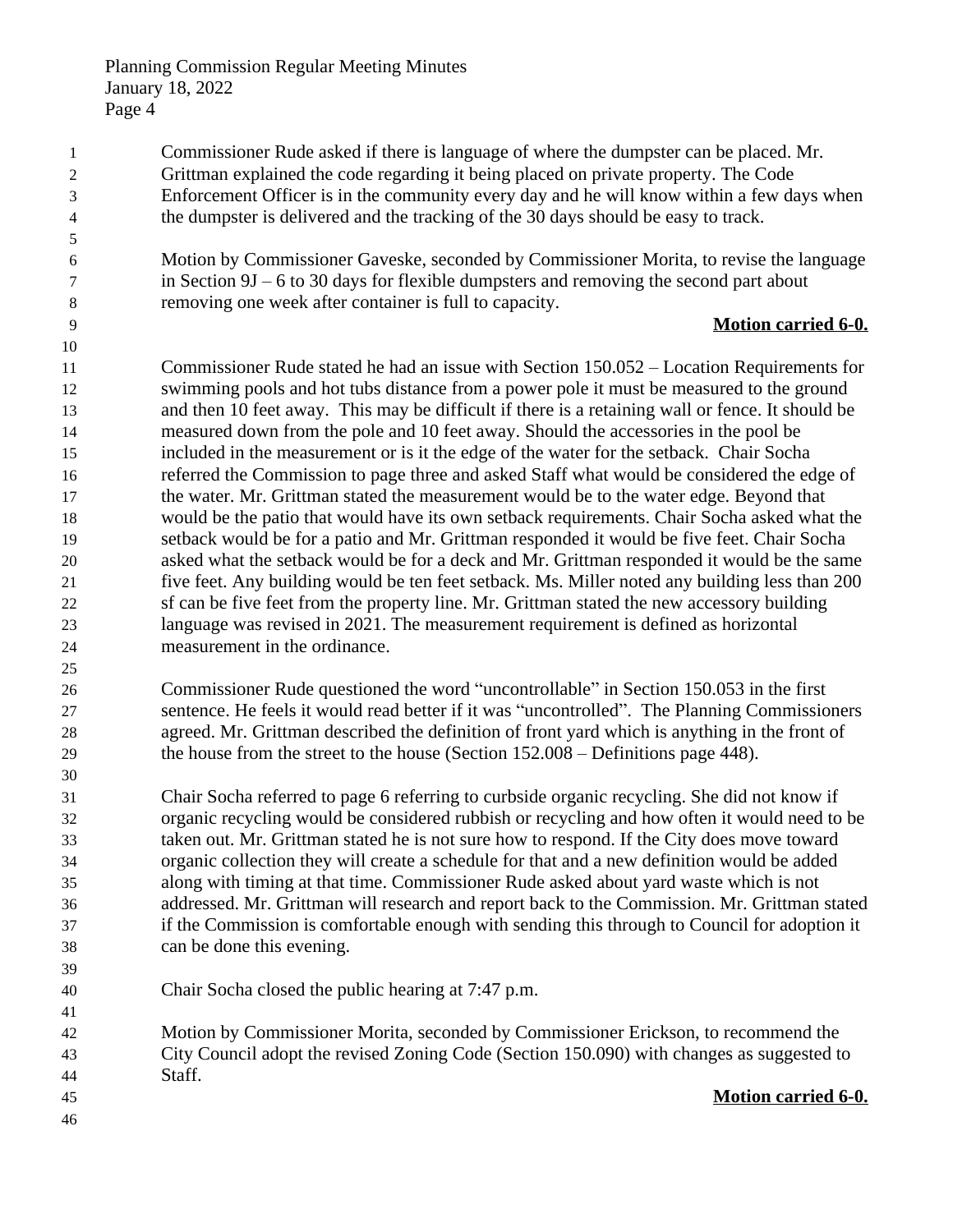Motion by Commissioner Rude, seconded by Commissioner Morita, to recommend the City Council adopt the revised Zoning Code (Section 9 - 6) to change to 30 days and remove the second part dealing with removal within one week after reaching its capacity.

### **Motion carried 6-0.**

 Motion by Commissioner Rude, seconded by Commissioner Morita, to recommend the City Council adopt the revised Zoning Code wording changes as suggested to Staff.

## **Motion carried 6-0.**

# **B. Potential Amendment of Uses in the City's Commercial and Industrial Zoning Districts.**

 Mr. Grittman reviewed this item introduces the discussion of potential amendment of uses in the City's Commercial and Industrial zoning districts. There are some references in the Comprehensive Plan related to this, and the current districts are vague and, in some cases, archaic in their language.

 Changes to consider would be to usage and goals for each of the two districts. The purpose of the Zoning Ordinance is to implement the goals of the Comprehensive Plan, but often, it is the Zoning Ordinance that does the "heavy lifting" of purpose and general nature of these districts.

 Mr. Grittman requested the Commission discuss the uses purpose statements in each of the two districts, and whether the City's desired purpose is adequately defined and/or in need of expansion and clarification. Then a discussion of the various uses in each district as to the role they might play in reaching the purpose and whether any refinement to the performance standards or conditions are required.

 At this point the boundaries of these districts will not be addressed. The Comprehensive Plan's recommendations are to retain the existing zoning pattern, with the primary change being a consideration of integrating more residential development into the commercial zones. The relevant Comprehensive Plan language was included along with the two zoning districts for review.

 The Comprehensive Plan identifies existing commercial and industrial development in the community as consisting of four general areas. These are described in Chapter 4 (Land Use) as follows:

 Commercial and Industrial Infill and Redevelopment. St. Anthony has four significant commercial and industrial nodes:

- The Southwest Area (between Kenzie Terrace and Lowry Avenue)
- <sup>45</sup> Silver Lake Village (north of 37<sup>th</sup> Avenue and west of Silver Lake Road)
- <sup>46</sup> The industrial park on the southeast side of the City (south of New Brighton Blvd)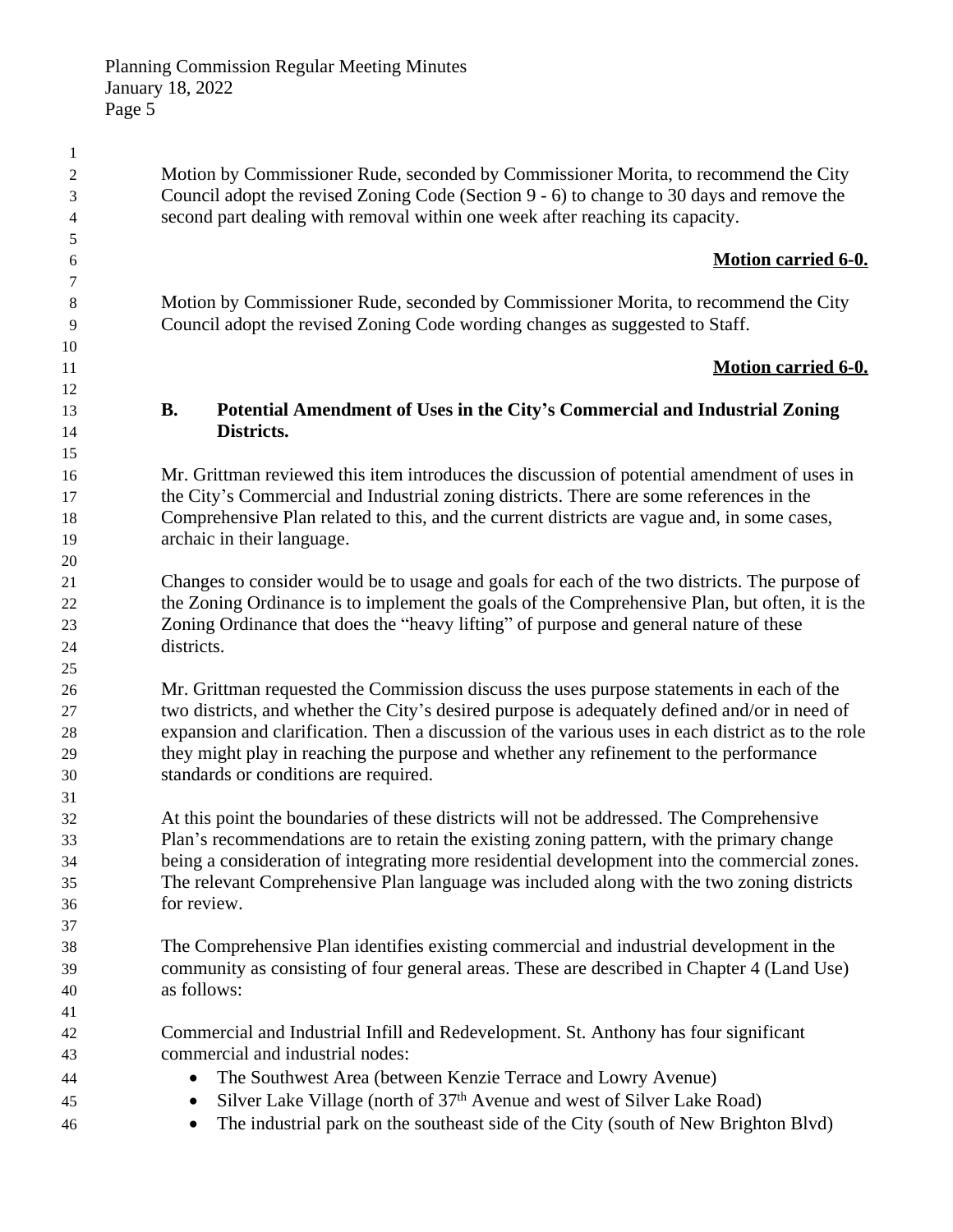1 • The industrial area in the northeast corner of the City north of 37<sup>th</sup> Avenue. Mr. Grittman reviewed each of these four areas will retain their commercial and industrial guidance in the 2040 Comprehensive Plan update, but there may be opportunities to promote infill at each of these sites as land ownership or tenancy changes hands. In particular, St. Anthony supports the creative use of commercial land for incorporating residential uses into commercial developments. St. Anthony acknowledges that commercial areas will continue to adapt and change based on the changing retail environment and the age of many commercial properties. The future of parking requirements may also change as technologies advance and the ride sharing economy impacts transportation choices. Mr. Grittman provided a summary of foreseeable opportunities at each of the four nodes. The 2040 Plan focuses much of the implementation activity on Residential and Housing- related policy. The following "Action Steps" (of 14 such steps) are identified as relating to Commercial and Industrial land uses: 2. Conduct further study and planning on the re-development or better utilization of the current industrial park. 8. Plan for the re-development of underutilized commercial properties, especially those on higher volume streets and transit routes, for higher density, multi-family and senior housing. 10. Identify areas in the community for the development of new, higher end office space. 11. Utilize the Planned Unit Development re-zoning as a tool at key locations to promote market flexibility, integrated land uses, density and walkability. 14. Revise the zoning code to allow for residential uses in commercial districts, in order to better meet anticipated market and transportation trends. Mr. Grittman stated discussions should include the following elements for each district: 1. What is, or should be, the focus of the subject district? 2. How does the purpose statement for the district further than focus, or fail to do so? 3. How should the uses in the district be altered to achieve that purpose? Removed? Changed between permitted or conditions? 4. Do any of the uses (or proposed new uses) in the district require additional specific conditions that should be listed in the ordinance? 5. Are there any recommendations as to performance standards for each of the districts to ensure that the purpose is met? a. Lot use and coverage. b. Architecture or materials. c. Accessory activities such as parking, truck storage, loading, storage.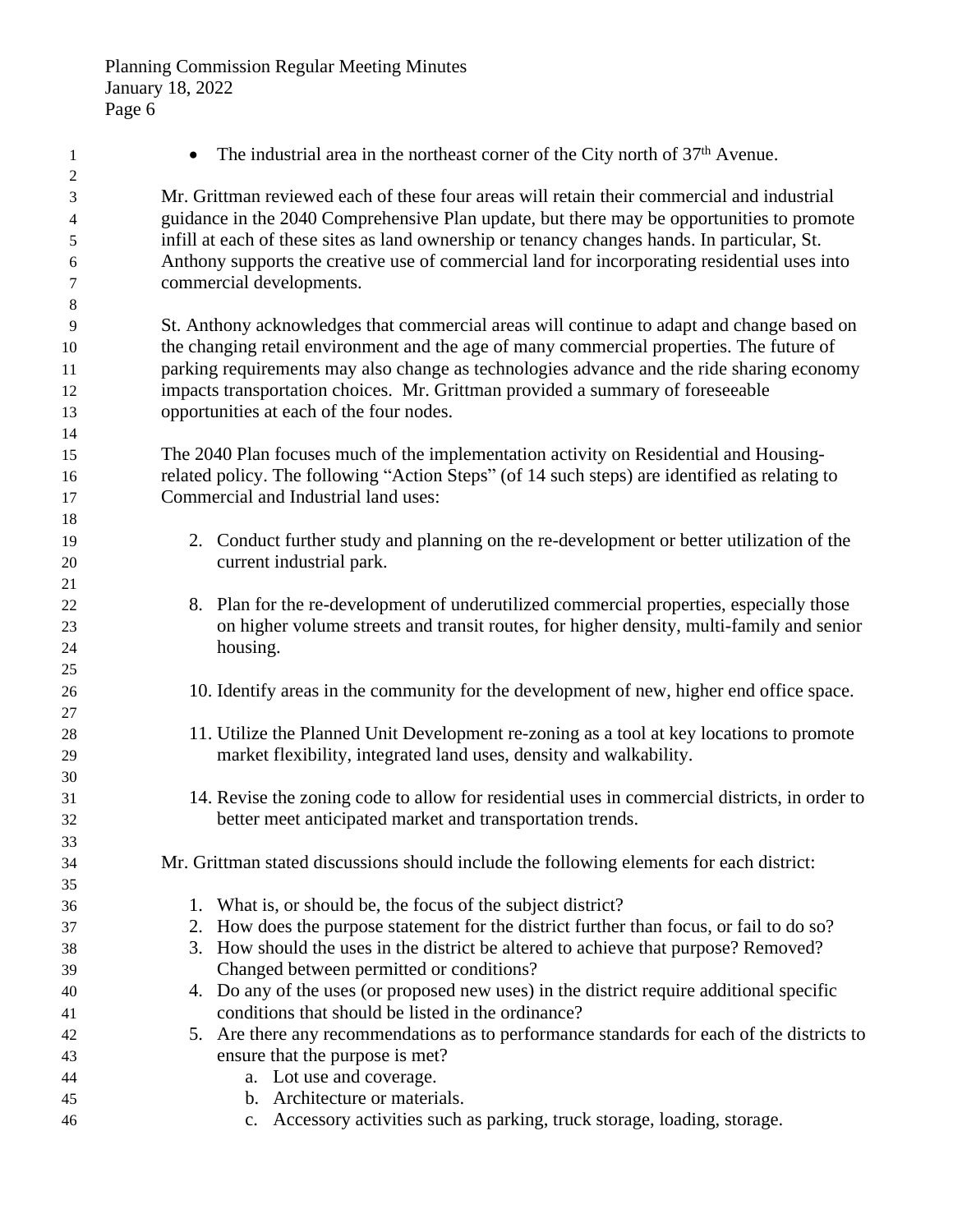| $\mathbf{1}$   | d. Other related issues.                                                                       |
|----------------|------------------------------------------------------------------------------------------------|
| $\overline{c}$ |                                                                                                |
| 3              | Staff will assemble comments from this initial discussion and prepare draft ordinance          |
| 4              | language for consideration at an upcoming meeting. The Planning Commission will need to        |
| 5              | hold a public hearing on that language prior to sending the material onto the City Council for |
| 6              | adoption.                                                                                      |
| 7              |                                                                                                |
| 8              | A copy of the current ordinance was included for Planning Commission consideration. Mr.        |
| 9              | Grittman asked the Commission if they would prefer to give input at this time or wait until    |
| 10             | Staff has suggested revisions to the Commercial/Industrial Code.                               |
| 11             |                                                                                                |
| 12             | Commissioner Morita stated he would be concerned about making changes at this point.           |
| 13             | Commissioner Erickson agreed. Commissioner Erickson noted Mr. Grittman had asked if            |
| 14             | commercial should be changed to include more office and he feels the office market is not      |
| 15             | doing as well at this time. Commissioner Rude suggested promoting ownership rather than        |
| 16             | rentals. There is no incentive for low-cost housing. Pride of ownership is lacking in rental   |
| 17             | units.                                                                                         |
| 18             |                                                                                                |
| 19             | Chair Socha stated she is confused how Commissioner Rude's comment fits in within the          |
| 20             | Commercial/Industrial zones. Commissioner Rude stated we are being asked to consider           |
| 21             | putting in low-cost housing in Commercial zones. Chair Socha asked if multi-family housing     |
| 22             | is being considered in Commercial/Industrial zones. Mr. Grittman stated as part of the         |
| 23             | Comprehensive Plan it is mentioned about reintroducing multi-family into those                 |
| 24             | Commercial/Industrial areas. Chair Socha stated it makes sense to see how the current          |
| 25             | development works as far as density, traffic flow, etc. She likes the idea of updating the     |
| 26             | language but she does not think the time is right to put multi-family development in           |
| 27             | Commercial/Industrial zoning.                                                                  |
| 28             |                                                                                                |
| 29             | Commissioner Hendrickson asked about the Silver Lake Village PUD area and is the               |
| 30             | discussion to change that or it should remain PUD. Mr. Grittman stated that would be an area   |
| 31             | that could be possibly for multi-family housing. Commissioner Hendrickson stated the trend is  |
| 32             | for less Commercial and the Commission should pay attention to market trends.                  |
| 33             | Commissioner Hendrickson asked about Light-Industrial and noted a brewery or distillery        |
| 34             | would not be included. In many communities breweries are uses in light-industrial.             |
| 35             | Commissioner Rude referred to 152.142 permitted uses are canning or bottling other than malt   |
| 36             | products. Chair Socha stated that would be a good fit in Industrial zoning.                    |
| 37             |                                                                                                |
| 38             | Chair Socha noted St. Anthony has a limited number of liquor licenses. Mr. Grittman stated     |
| 39             | breweries and distilleries are licensed separately and does not affect liquor licenses.        |
| 40             | Commissioner Erickson stated another business in other communities are data centers. Mr.       |
| 41             | Grittman stated data centers have very few employees and do not generate employment.           |
| 42             |                                                                                                |
| 43             | Chair Socha stated the Commission would like to expand the Code to open it up to businesses    |
| 44             | of all types under Commercial/Industrial but not open it up to multi-family housing at this    |
| 45             | time. Mr. Grittman will bring back to the Commission some specific language for review at an   |